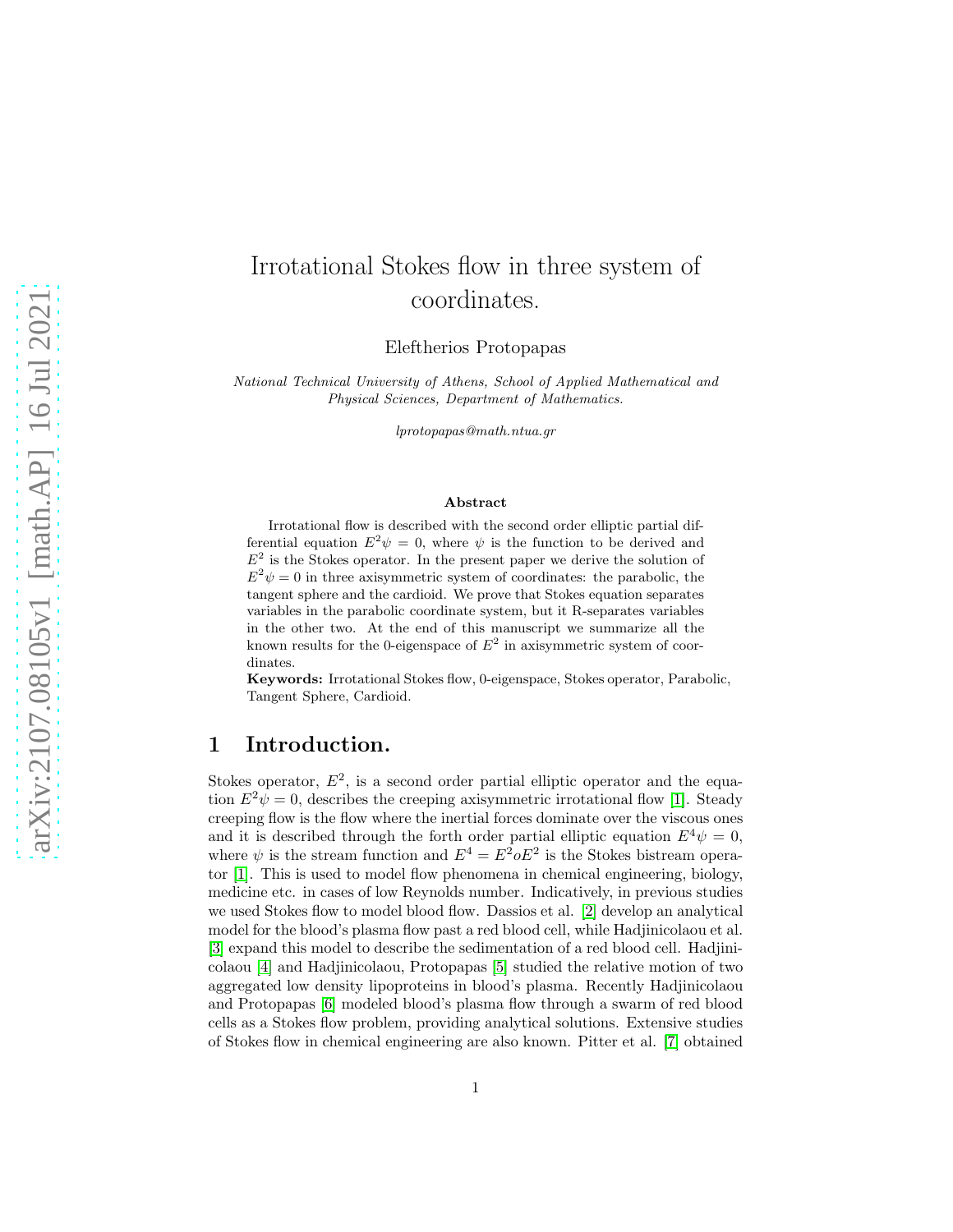accurate solutions for the flow past a thin oblate spheroid in order to fill the need for collision efficiencies of ice crystals. The flow in a fluid cell contained between two confocal spheroidal surfaces with Kuwabara-type boundary conditions deriverd by Dassios et al. in [\[8\]](#page-7-7). Deo [\[9\]](#page-7-8) studied Stokes flow past a swarm of porous circular cylinders with Happel and Kuwabara boundary conditions, while the flow through a swarm of porous nanocylindrical particles enclosing a solid cylindrical core using Kuwabara type boundary conditions was discussed by Deo and Yadav [\[10\]](#page-7-9).

The closed form solution of  $E^4\psi = 0$  is known in many axisymmetric system of coordinates given as series expansion of eigenfunctions. In the spherical system the equation separates variables [\[1\]](#page-7-0), while in the spheroidal system of coordinates it semi-separates variables [\[8\]](#page-7-7). Moreover in the inverted spheroidal systems it R-semiseparates variables [\[11\]](#page-7-10), [\[12\]](#page-8-0). In each one of these coordinate systems the first step for obtaining the solution of  $E^4\psi = 0$  is the derivation of the 0-eigenspace of  $E^2$  and then its generalized 0-eigenspace. This way the function that expresses the irrotational flow is then consisted of these eigenfunctions. Furthermore the creeping axisymmetric irrotational flow has been also solved in bispherical and in toroidal coordinate systems [\[13\]](#page-8-1).

In the present study we derive the solution of the irrotational flow in the parabolic, the tangent sphere and the cardioid coordinate systems. These systems must be employed in every case that one of the coordinate surface matches the shape of the particles that are employed in the flow. We use the method of separation of variables for the parabolic system, in which the 0-eigenspace employ Bessel and modified Bessel functions of the first order. In the tangent sphere coordinate system equation  $E^2 \psi = 0$  R-separates variables, where R is the inverse of the euclidean distance and the employed functions are the sine, cosine and modified Bessel of the first order. Moreover in cardioid geometry Stokes equation also R-separates variables, with R being the inverse of the euclidean distance and the involved functions are the Bessel and modified Bessel of the first order.

The structure of this manuscript is as follows: in section 2 we present the mathematical background about the rotational systems and the Stokes operator, in sections 3, 4, 5 we derive the 0-eigenspaces of Stokes operator in the aforementioned coordinate systems and in section 6 we discuss our results.

### 2 Mathematical background.

A rotational system of coordinates  $(q_1, q_2, \varphi)$ ,  $\varphi \in [0, 2\pi)$  is defined [\[1\]](#page-7-0) as

$$
\begin{cases}\n x = \rho(q_1, q_2) \cos \varphi \\
y = \rho(q_1, q_2) \sin \varphi \\
z = z(q_1, q_2)\n\end{cases}
$$
\n(1)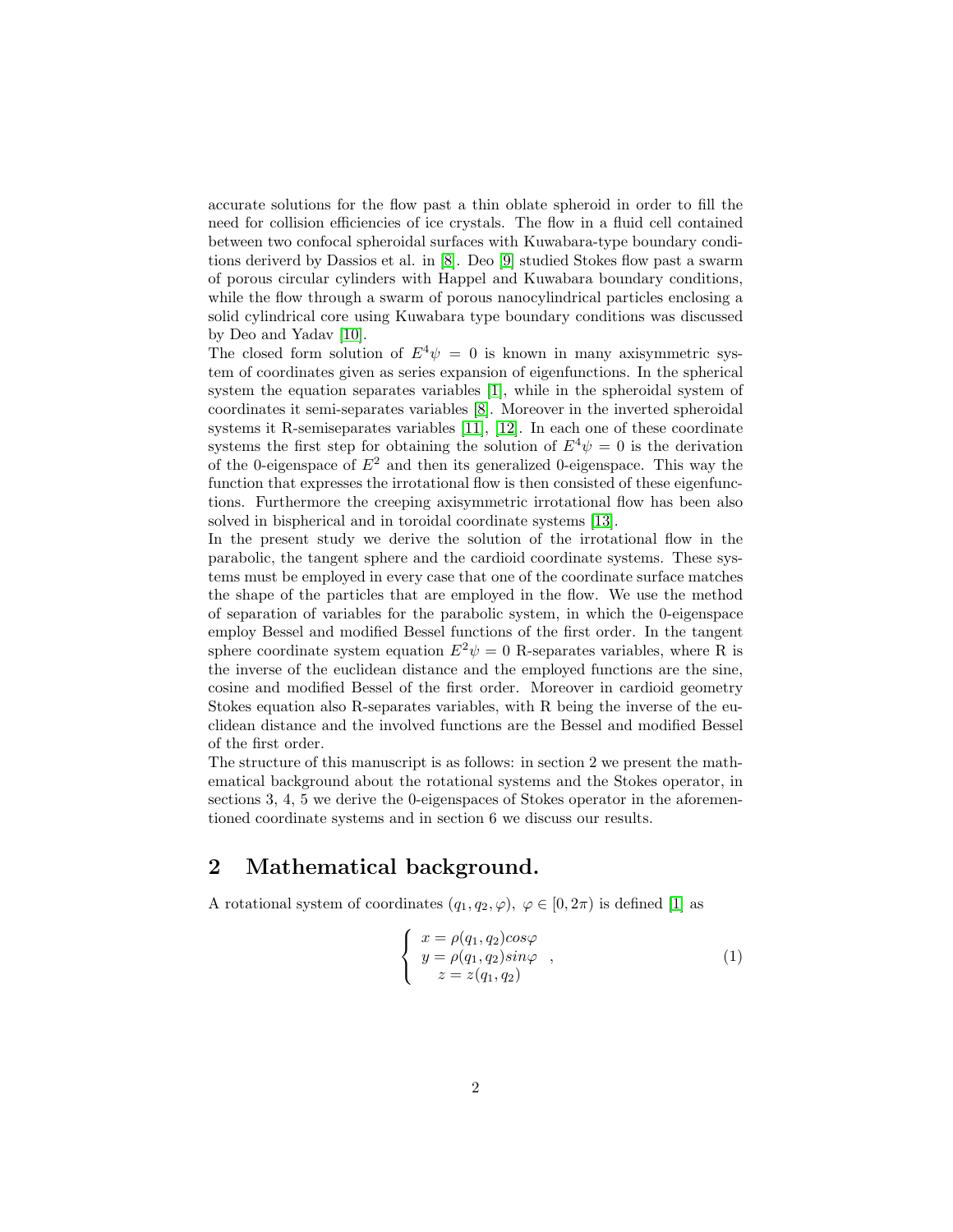where the metric coefficients are

$$
h_1 = \frac{1}{\sqrt{\left(\frac{\partial \rho}{\partial q_1}\right)^2 + \left(\frac{\partial z}{\partial q_1}\right)^2}},\tag{2}
$$

$$
h_2 = \frac{1}{\sqrt{\left(\frac{\partial \rho}{\partial q_2}\right)^2 + \left(\frac{\partial z}{\partial q_2}\right)^2}}
$$
(3)

and the radial cylindrical coordinate is

$$
\varpi = |\rho(q_1, q_2)|. \tag{4}
$$

Stokes operator in the axisymmetric system of coordinates  $(q_1, q_2, \varphi)$  has the form

$$
E^2 = h_1 h_2 \varpi \left[ \frac{\partial}{\partial q_1} \left( \frac{h_1}{h_2 \varpi} \frac{\partial}{\partial q_1} \right) + \frac{\partial}{\partial q_2} \left( \frac{h_2}{h_1 \varpi} \frac{\partial}{\partial q_2} \right) \right]
$$
(5)

and if  $\psi = \psi(q_1, q_2)$  is function that describes the irrotational flow, Stokes equation  $E^2 \psi = 0$  is written as

$$
\frac{\partial}{\partial q_1} \left( \frac{h_1}{h_2 \varpi} \frac{\partial \psi}{\partial q_1} \right) + \frac{\partial}{\partial q_2} \left( \frac{h_2}{h_1 \varpi} \frac{\partial \psi}{\partial q_2} \right) = 0. \tag{6}
$$

## 3 Eigenfunctions of Stokes operator in the parabolic system of coordinates.

In parabolic coordinate system [\[14\]](#page-8-2) every point  $(x, y, z)$  in the Cartesian coordinate system is expressed with  $(\mu, \nu, \varphi)$ , where  $\mu, \nu \geq 0$  and

$$
\begin{cases}\n x = \mu \nu \cos(\varphi) \\
y = \mu \nu \sin(\varphi) \\
z = \frac{\mu^2 - \nu^2}{2}\n\end{cases}
$$
\n(7)

while Stokes operator assumes the form

$$
E^{2} = \frac{1}{\mu^{2} + \nu^{2}} \left( \frac{\partial^{2}}{\partial \mu^{2}} - \frac{1}{\mu} \frac{\partial}{\partial \mu} - \frac{1}{\nu} \frac{\partial}{\partial \nu} + \frac{\partial^{2}}{\partial \nu^{2}} \right).
$$
 (8)

In equation  $E^2 \psi_p(\mu, \nu) = 0$ , we set

$$
\psi_p(\mu,\nu) = M(\mu)N(\nu),\tag{9}
$$

deriving that

<span id="page-2-0"></span>
$$
\frac{M''}{M} - \frac{1}{\mu} \frac{M'}{M} = -\frac{N''}{N} + \frac{1}{\nu} \frac{N'}{N},\tag{10}
$$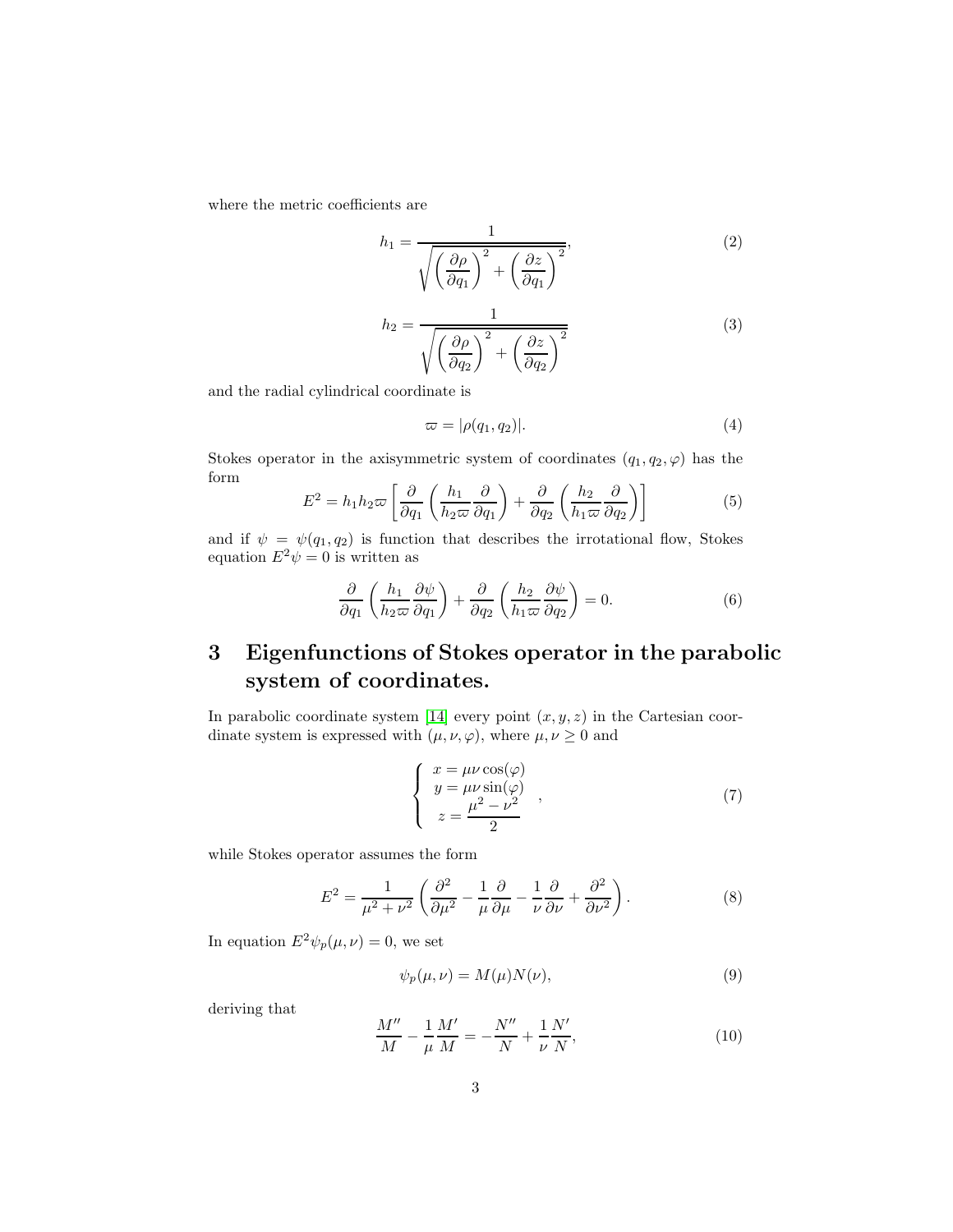which denotes that  $E^2 \psi = 0$  separates variables. If  $\lambda = n^2 > 0$  is the separation constant from [\(10\)](#page-2-0) yields

<span id="page-3-0"></span>
$$
\mu^2 M'' - \mu M' - n^2 \mu^2 M = 0 \tag{11}
$$

and

<span id="page-3-1"></span>
$$
\nu^2 N'' - \nu N' + n^2 \nu^2 N = 0,\tag{12}
$$

which are the two ODEs that we need to solve in order to derive the 0-eigenspace of Stokes operator in the parabolic system of coordinates. In Appendix A we derive analytically the solution of [\(11\)](#page-3-0) and in Appendix B the solution of [\(12\)](#page-3-1), which are

$$
M(\mu) = c_1 \mu I_1(n\mu) + c_2 \mu K_1(n\mu), \tag{13}
$$

$$
N(\nu) = c_3 \nu J_1(n\nu) + c_4 \nu Y_1(n\nu), \tag{14}
$$

where  $J_1, Y_1$  are Bessel functions of the first order and of the first and the second kind respectively,  $I_1, K_1$  are modified Bessel functions of the first order and of both kinds [\[15\]](#page-8-3), while  $c_1, c_2, c_3, c_4$  are constants. Therefore

$$
\psi_p(m,n) = \sum_{n=1}^{\infty} \left[ A_n \mu I_1(n\mu) + B_n \mu K_1(n\mu) \right] \left[ C_n \nu J_1(n\nu) + D_n \nu Y_1(n\nu) \right], \quad (15)
$$

where  $A_n, B_n, C_n, D_n$  are constants to be calculated from the boundary conditions.

### 4 Eigenfunctions of Stokes operator in the tangent sphere system of coordinates.

In tangent sphere coordinate system [\[14\]](#page-8-2) every point  $(x, y, z)$  in the Cartesian coordinate system is expressed with  $(\mu, \nu, \varphi)$ , where  $\mu > 0$ ,  $\nu \in \mathbb{R}$  and

$$
\begin{cases}\n x = \frac{\mu \cos(\varphi)}{\mu^2 + \nu^2} \\
y = \frac{\mu \sin(\varphi)}{\mu^2 + \nu^2} \\
z = \frac{\mu}{\mu^2 + \nu^2}\n\end{cases}
$$
\n(16)

while Stokes operator assumes the form

$$
E^2 = (\mu^2 + \nu^2)^2 \left[ \frac{\partial^2}{\partial \mu^2} + \frac{\mu^2 - \nu^2}{\mu(\mu^2 + \nu^2)} \frac{\partial}{\partial \mu} + \frac{2\nu}{\mu^2 + \nu^2} \frac{\partial}{\partial \nu} + \frac{\partial^2}{\partial \nu^2} \right].
$$
 (17)

In equation  $E^2 \psi_t(\mu, \nu) = 0$ , we set

$$
\psi_t(\mu, \nu) = \frac{1}{\sqrt{\mu^2 + \nu^2}} M(\mu) N(\nu), \tag{18}
$$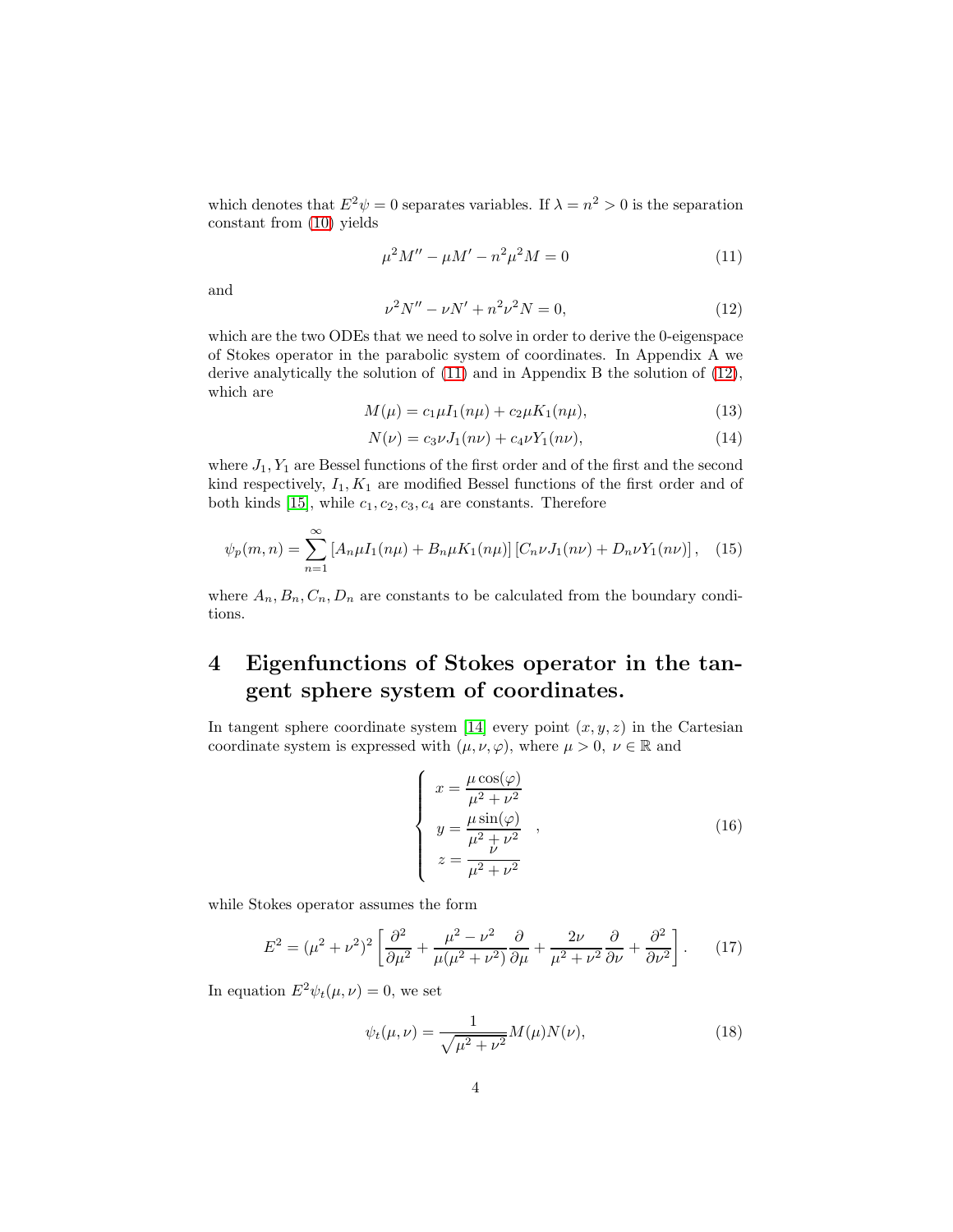deriving that

<span id="page-4-0"></span>
$$
\frac{M''}{M} - \frac{1}{\mu} \frac{M'}{M} = -\frac{N''}{N} = \lambda,
$$
\n(19)

which is in separable form and  $\lambda$  is the separation constant. We assume that  $\lambda = n^2 > 0$  and we solve the O.D.Es. that arise from [\(19\)](#page-4-0), deriving that

$$
M(\mu) = c_1 \mu I_1(n\mu) + c_2 \mu K_1(n\mu)
$$
\n(20)

and

$$
N(\nu) = c_3 \cos(n\nu) + c_4 \sin(n\nu). \tag{21}
$$

From these results it yields that  $E^2 \psi_t(\mu, \nu) = 0$ , R-separates variables, where

$$
R(\mu, \nu) = \sqrt{\mu^2 + \nu^2},
$$
\n(22)

which is the inverse of the euclidean distance and

$$
\psi_t(m,n) = \frac{1}{\sqrt{\mu^2 + \nu^2}} \sum_{n=1}^{\infty} \left[ A_n \mu I_1(n\mu) + B_n \mu K_1(n\mu) \right] \left[ C_n \cos(n\nu) + D_n \sin(n\nu) \right],\tag{23}
$$

where  $A_n, B_n, C_n, D_n$  are constants to be calculated from the boundary conditions.

### 5 Eigenfunctions of Stokes operator in the cardioid system of coordinates.

In cardioid coordinate system [\[14\]](#page-8-2) every point  $(x, y, z)$  in the Cartesian coordinate system is expressed with  $(\mu, \nu, \varphi)$ , where  $\mu, \nu \geq 0$  and

$$
\begin{cases}\n x = \frac{\mu \nu \cos(\varphi)}{(\mu^2 + \nu^2)^2} \\
y = \frac{\mu \nu \sin(\varphi)}{(\mu^2 + \nu^2)^2} \\
z = \frac{\mu^2 - \nu^2}{2(\mu^2 + \nu^2)^2}\n\end{cases} (24)
$$

while Stokes operator assumes the form

$$
E^2 = (\mu^2 + \nu^2)^3 \left[ \frac{\partial^2}{\partial \mu^2} + \frac{3\mu^2 - \nu^2}{\mu(\mu^2 + \nu^2)} \frac{\partial}{\partial \mu} + \frac{3\nu^2 - \mu^2}{\nu(\mu^2 + \nu^2)} \frac{\partial}{\partial \nu} + \frac{\partial^2}{\partial \nu^2} \right].
$$
 (25)

In equation  $E^2 \psi_c(\mu, \nu) = 0$ , we set

$$
\psi_c(\mu, \nu) = \frac{1}{\sqrt{2}(\mu^2 + \nu^2)} M(\mu) N(\nu), \tag{26}
$$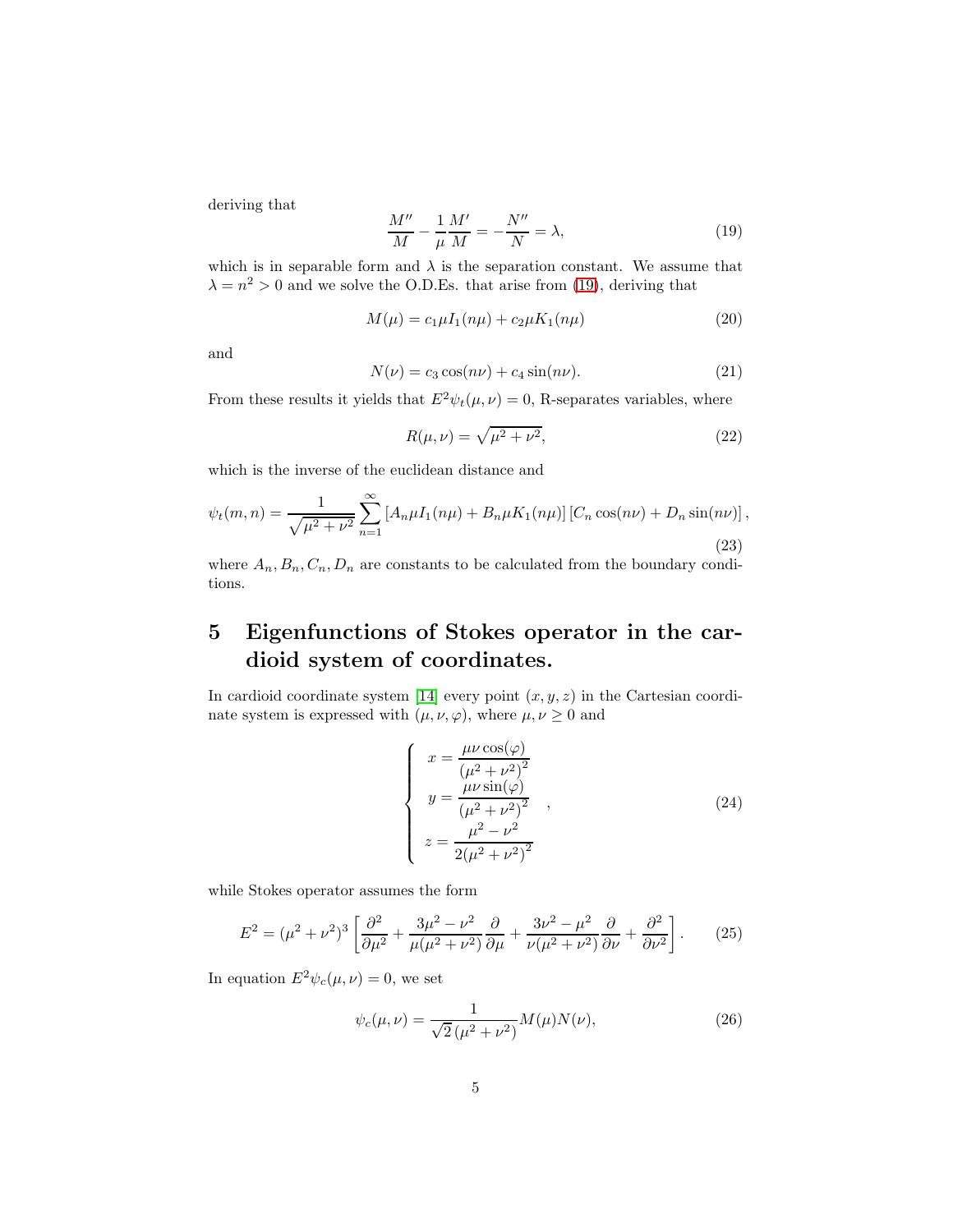deriving that

<span id="page-5-0"></span>
$$
\frac{M''}{M} - \frac{1}{\mu} \frac{M'}{M} = -\frac{N''}{N} + \frac{1}{\nu} \frac{N'}{N} = \lambda,
$$
\n(27)

which is in separable form and  $\lambda$  is the separation constant. Solving the O.D.Es. that arise from [\(27\)](#page-5-0) with  $\lambda = n^2 > 0$  we have

$$
M(\mu) = c_1 \mu I_1(n\mu) + c_2 \mu K_1(n\mu) \tag{28}
$$

and

$$
N(\nu) = c_3 \nu J_1(n\nu) + c_4 \nu Y_1(n\nu). \tag{29}
$$

From these solutions it yields that  $E^2 \psi_c(\mu, \nu) = 0$ , R-separates variables, where

$$
R(\mu, \nu) = \sqrt{2} \left( \mu^2 + \nu^2 \right), \qquad (30)
$$

which is the inverse of the euclidean distance and

$$
\psi_c(m,n) = \frac{1}{\mu^2 + \nu^2} \sum_{n=1}^{\infty} \left[ A_n \mu I_1(n\mu) + B_n \mu K_1(n\mu) \right] \left[ C_n \nu J_1(n\nu) + D_n \nu Y_1(n\nu) \right],
$$
\n(31)

where  $A_n, B_n, C_n, D_n$  are constants to be calculated from the boundary conditions.

### 6 Discussion.

In the present paper we derived the exact solutions of the irrotational axisymmetric creeping flow in the parabolic, the tangent-sphere and the cardioid system of coordinates. The solution in the parabolic system of coordinates is obtained in a simply separable from and consists of Bessel functions and modified Bessel functions of the first order. In tangent sphere geometry, the equation  $E^2 \psi = 0$ R-separates variables, with R being the inverse of the euclidean distance and the 0-eigenspace consists of sine, cosine functions and modified Bessel functions of the first order. Moreover in cardioid coordinate system Stokes equation Rseparates variables with R being the inverse of the euclidean distance and the 0-eigenspace consists of Bessel functions and modified Bessel functions of the first order.

A Solution of 
$$
x^2y''(x) - xy'(x) - n^2x^2y(x) = 0, x \neq 0
$$
.

If we set

$$
y(x) = xu(nx),
$$

it yields

$$
y'(x) = u(nx) + nxu'(nx)
$$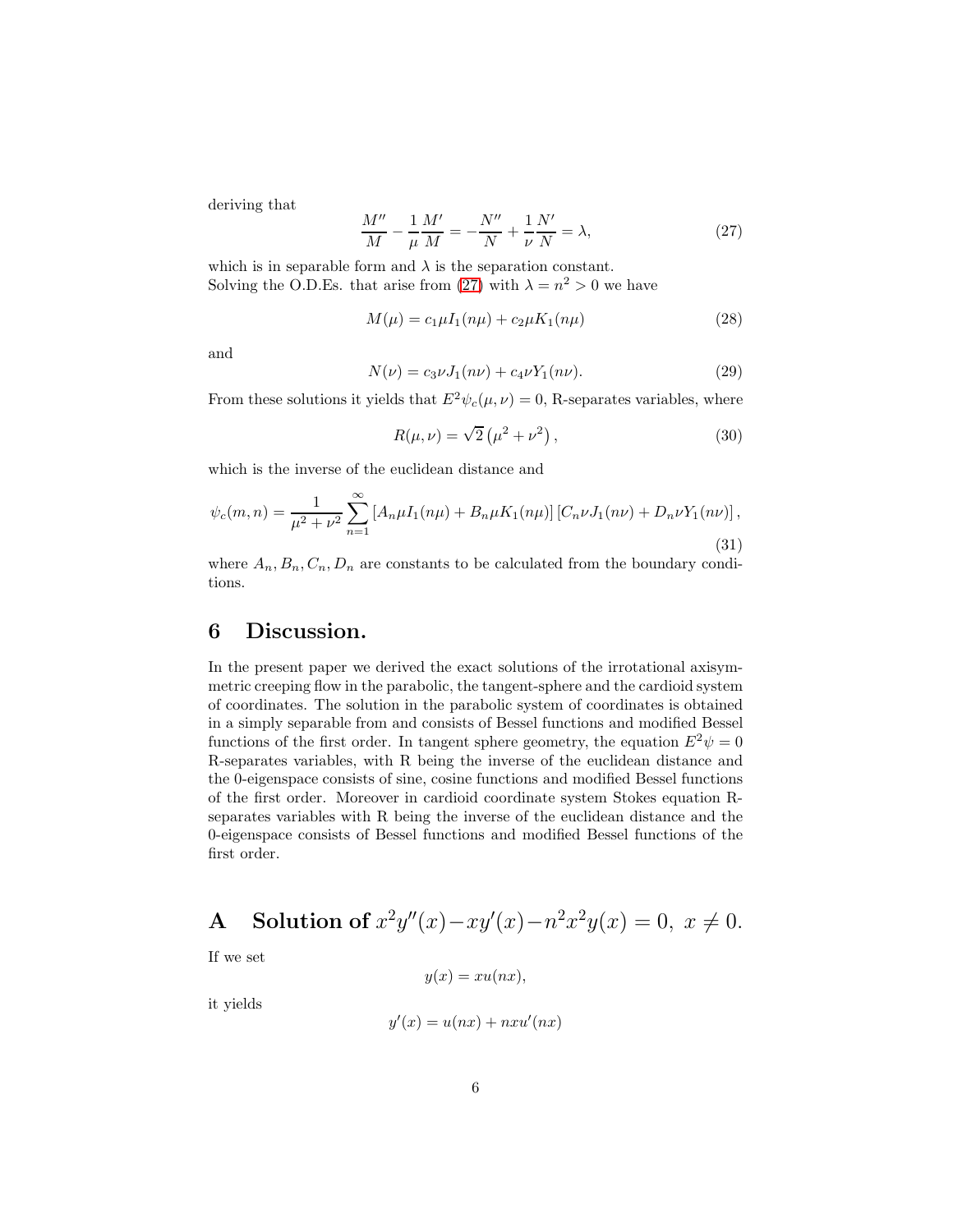and

$$
y''(x) = 2nu'(nx) + n^2xu''(nx),
$$

the equation becomes

$$
n^{2}x^{2}u''(nx) + nxu'(nx) - (n^{2}x^{2} + 1)u(nx) = 0.
$$

Substituting  $t = nx$ , we get

$$
t2u''(t) + tu'(t) - (t2 + 1)u(t) = 0,
$$

which is a modified Bessel equation of the first order [\[15\]](#page-8-3), therefore the general solution is

$$
u(t) = c_1 I_1(t) + c_2 K_1(t),
$$

so

$$
y(x) = c_1 x I_1(nx) + c_2 x K_1(nx),
$$

where  $I_1, K_1$  are modified Bessel functions of the first and the second kind respectively.

**B** Solution of 
$$
x^2y''(x) - xy'(x) + n^2x^2y(x) = 0
$$
,  $x \neq 0$ .

If we set

$$
y(x) = xu(nx),
$$

it yields

$$
y'(x) = u(nx) + nxu'(nx)
$$

and

$$
y''(x) = 2nu'(nx) + n^2xu''(nx),
$$

the equation becomes

$$
n^{2}x^{2}u''(nx) + nxu'(nx) + (n^{2}x^{2} - 1)u(nx) = 0.
$$

Substituting  $t = nx$ , we get

$$
t2u''(t) + tu'(t) + (t2 - 1)u(t) = 0,
$$

which is a Bessel equation of the first order [\[15\]](#page-8-3), therefore the general solution is

$$
u(t) = c_1 J_1(t) + c_2 Y_1(t),
$$

so

$$
y(x) = c_1 x J_1(nx) + c_2 x Y_1(nx),
$$

where  $J_1, Y_1$  are Bessel functions of the first and the second kind respectively.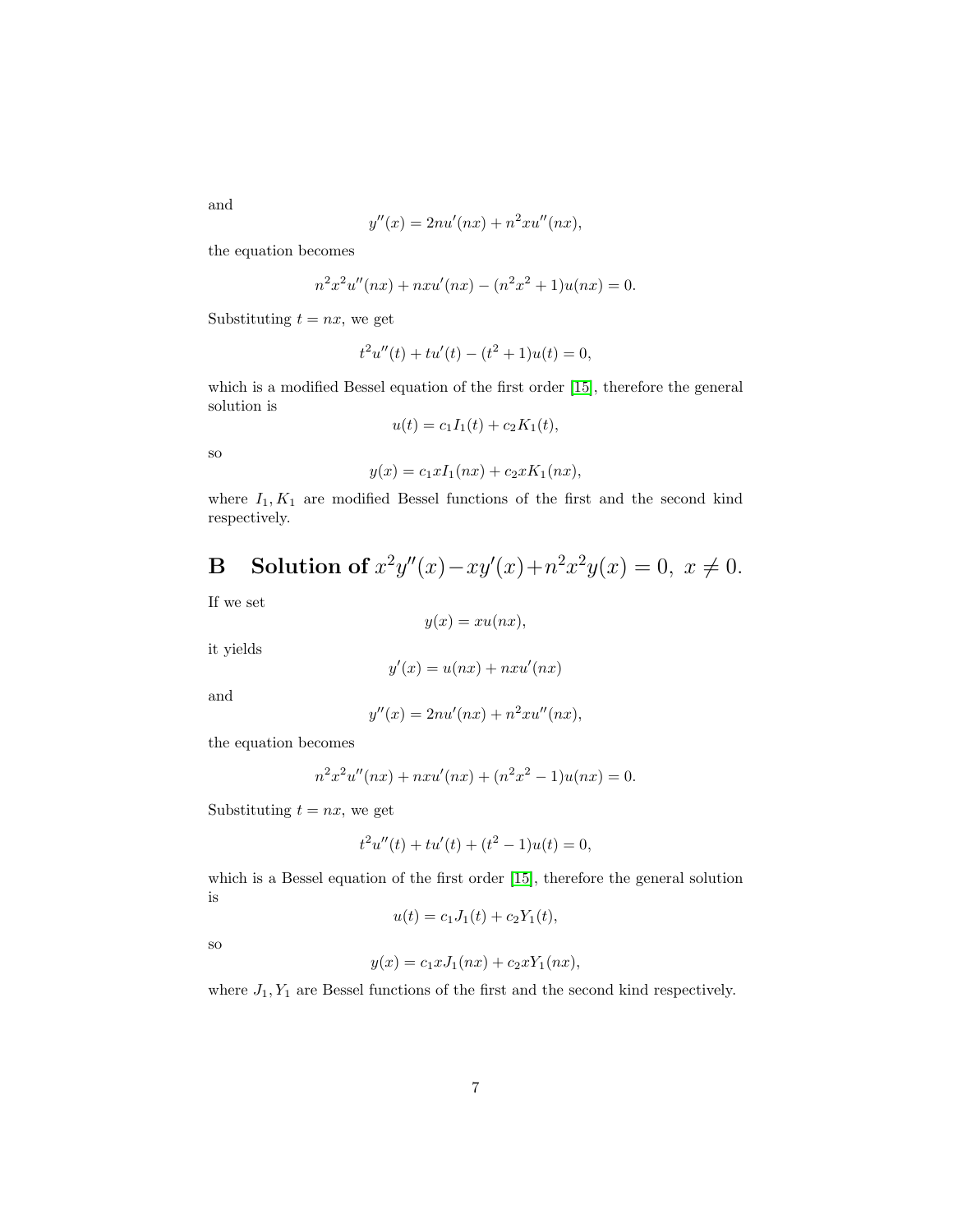#### <span id="page-7-0"></span>References

- <span id="page-7-1"></span>[1] Happel J., Brenner H. Low Reynolds Number Hydrodynamics. Kluwer Academic Publishers, Dordrecht, The Netherlands, 1991.
- [2] Dassios G., Hadjinicolaou M., Protopapas E. Blood Plasma Flow Past a Red Blood Cell: Mathematical Modelling and Analytical Treatment. Mathematical Methods in the Applied Sciences, 2012; vol. 35, no. 13, pp. 1.547-1.563.
- <span id="page-7-2"></span>[3] Hadjinicolaou M., Kamvyssas G., Protopapas E. Stokes flow applied to the sedimentation of a red blood cell. Quarterly of Applied Mathematics, Online ISSN 1552-4485; Print ISSN 0033-569X, 2013.
- <span id="page-7-3"></span>[4] Hadjinicolaou M. A mathematical model for the blood plasma flow around two aggregated Low Density Lipoproteins. Springer International Publishing, GeNeDis, Advanced Experimental Medicine and Biology 820, DOI 10.1007/978-3-319-09012-2 11, 2015; 820: 173-84.
- <span id="page-7-4"></span>[5] Hadjinicolaou M., Protopapas E. Translation of two aggregated Low Density Lipoproteins within blood plasma. A Mathematical model. Springer International Publishing, GeNeDis, Advanced Experimental Medicine and Biology 820, DOI 10.1007/978-3-319-09012-2 12, 2015; 820: 185-192.
- <span id="page-7-5"></span>[6] Hadjinicolaou M., Protopapas E., A microscale mathematical blood flow model for understanding cardiovascular diseases, Springer, to appear.
- <span id="page-7-6"></span>[7] Pitter L. R., Pruppacher R. H., Hamielec E. A., A Numerical Study of Viscous Flow Past a Thin Oblate Spheroid at Low and Intermediate Reynolds Numbers, Journal of the Atmospheric Sciences, 1973, vol. 30.
- <span id="page-7-7"></span>[8] Dassios G., Hadjinicolaou M., Payatakes A. C. Generalized Eigenfunctions and Complete Semiseparable Solutions for Stokes Flow in Spheroidal Coordinates. Quarterly of Applied Mathematics, 1994; Volume LII, Number I, (157-191) Brown University.
- <span id="page-7-8"></span>[9] Deo S., Stokes flow past a swarm of porous circular cylinder with Happel and Kuwabara boundary conditions, Sadhana, 2004; vol. 29, no. 4, pp. 381–387.
- <span id="page-7-9"></span>[10] Deo S., Yadav A. P., Stokes Flow past a Swarm of Porous Nanocylindrical Particles Enclosing a Solid Core, International Journal of Mathematics and Mathematical Sciences, 2008, Article ID 651910.
- <span id="page-7-10"></span>[11] Hadjinicolaou M., Protopapas E. Spectral decomposition of the Stokes flow operators in the inverted prolate spheroidal coordinates. The IMA Journal of Applied Mathematics, 2015; doi:10.1093/immamat/hvx003.